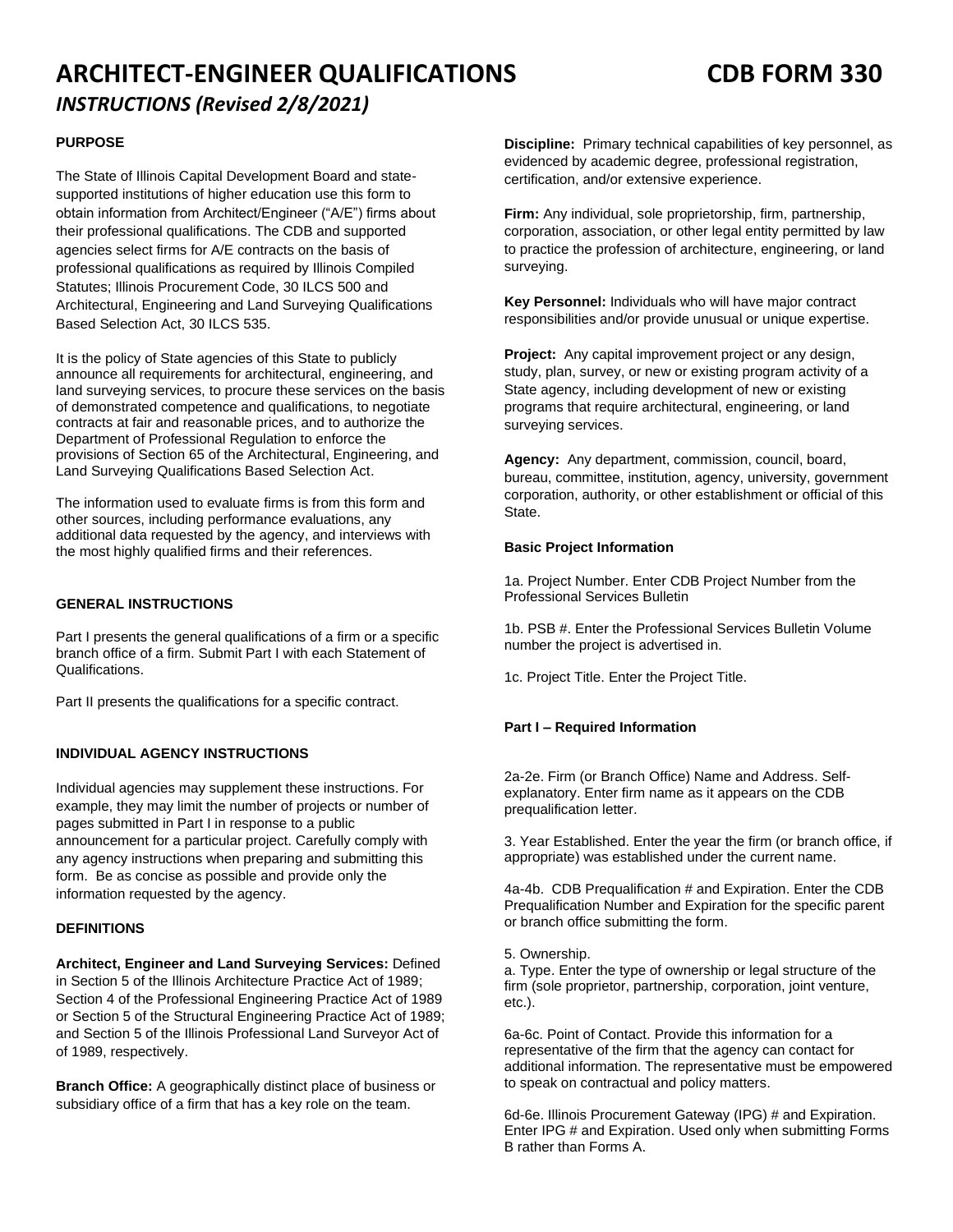7. Name of Firm. Enter the name of the parent firm if Part I is prepared for a branch office.

8a-8c. Former Firm Names. Indicate any other previous names for the firm (or branch office) during the last six years. Insert the year that this corporate name change was effective and the associated CDB prequalification number. This information is used to review past performance on CDB contracts.

9. Employees by Discipline. Use the relevant disciplines and associated function codes shown at the end of these instructions and list in the same numerical order. After the listed disciplines, write in any additional disciplines and leave the function code blank. List no more than 20 disciplines. Group remaining employees under "Other Employees" in column b. Each person can be counted only once according to his/her primary function. If Part I is prepared for a firm (including all branch offices), enter the number of employees by disciplines in column c(1). If Part I is prepared for a branch office, enter the number of employees by discipline (at that branch) in column c(2) and for the firm (overall) in column c(1).

10. Profile of Firm's Experience and Annual Average Revenue for Last 5 Years. Complete this block for the firm or branch office for which this Part II is prepared. Enter the experience categories which most accurately reflect the firm's technical capabilities and project experience. Use the relevant experience categories and associated profile codes shown at the end of these instructions, and list in the same numerical order. After the listed experience categories, write in any unlisted relevant project experience categories and leave the profile codes blank. For each type of experience, enter the appropriate revenue index number to reflect the professional services revenues received annually (averaged over the last 5 years) by the firm or branch office for performing that type of work. A particular project may be identified with one experience category or it may be broken into components, as best reflects the capabilities and types of work performed by the firm. However, do not double count the revenues received on a particular project.

11. Annual Average Professional Services Revenues of Firm for Last 3 Years. Complete this block for the firm or branch office for which this Part II is prepared. Enter the appropriate revenue index numbers to reflect the professional services revenues received annually (averaged over the last 3 years) by the firm or branch office. Indicate State work (performed directly for the State Government, either as the prime contractor or subcontractor), non-State work (all other domestic and foreign work), and the total.

#### **Part II - Contract-Specific Qualifications**

#### *Section A. Prime/JV CMS BEP Certification*

1-2. CMS Certification and Expiration. Indicate whether the Prime/JV is certified with Central Management Services (CMS) as a MBE, WBE, VBE, or PBE and enter the expiration date. Mark "N/A" if the Prime/JV is not certified.

#### *Section B. Team Personnel*

3. Assigned. Enter the number of each type of team personnel that will be assigned to this project. Other types may be listed to the right.

4. IL. Licensed. Enter the number of the respective Illinois Licensed team personnel assigned to this project.

#### *Section C. Proposed Team*

5. Percent of Work to be Complete by Prime Contractor. Selfexplanatory.

6. Prime Contractor Distance to Project Location. Enter the approximate distance from the firm's location to the project site. If a project site has not been determined enter "N/A".

7. % of Work. Enter the percentage of work to be performed by each subcontractor.

8. Firm Name. Enter the subcontractor's firm name (as they are prequalified or registered with CDB) and their CDB prequalification number/expiration.

9. Address. Enter the address of the subcontractor. The address entered must match the address the subcontractor is prequalified/registered at with CDB. Parent and Branch offices have separate CDB prequalification/registration numbers so please verify they correlate.

10. Role in this Contract. Enter a concise description of the services to be performed by the subcontractor (e.g. "Structural Engineering").

11. CMS Cert. If the subcontractor is certified with CMS as a MBE, WBE, VBE, or PBE, indicate as such. Select "N/A" if the subcontractor is not certified. Enter the expiration date of the subcontractor's CMS Certification. No expiration date is required if "N/A" is selected.

*Note:* Percentages are tallied at the bottom of pages 2 and 3. "Prime + Consultant Total" must equal 100% in order to be able to digitally sign the form. Adjust accordingly.

*Section D. Organizational Chart of Proposed Team.*

As an attachment after Section C, present an organizational chart of the proposed team showing the names and roles of all key personnel listed in Section E and the firm they are associated with as listed in Section C.

*Section E. Resumes of Key Personnel Proposed for this Contract.*

Complete this section for each key person who will participate in this contract. Group by firm, with personnel of the prime contractor or joint venture partner firms first. The following blocks must be completed for each resume:

12. Name. Self-explanatory.

13. Role in this contract. Self-explanatory.

14. Years Experience. Total years of relevant experience (block 14a), and years of relevant experience with current firm, but not necessarily the same branch office (block 14b).

15. Firm Name and Location. Name, city and state of the firm where the person currently works, which must correspond with one of the firms (or branch office of a firm, if appropriate) listed in Section C.

16. Education. Provide information on the highest relevant academic degree(s) received. Indicate the area(s) of specialization for each degree.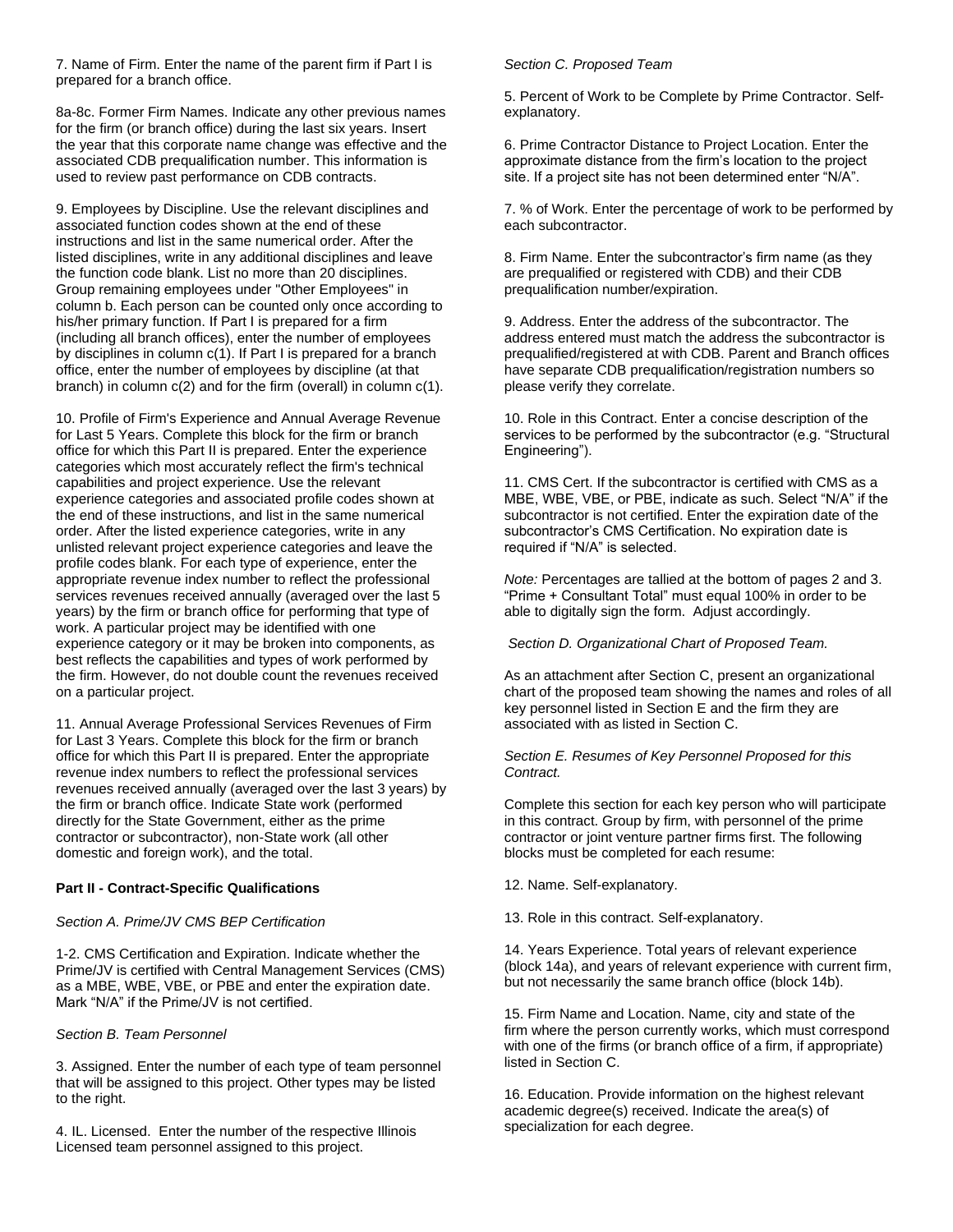17. Current Professional Registration. Provide information on current relevant professional registration(s) in a State or possession of the United States, Puerto Rico, or the District of Columbia according to FAR Part 36.

18. Other Professional Qualifications. Provide information on any other professional qualifications relating to this contract, such as education, professional registration, publications, organizational memberships, certifications, training, awards, and foreign language capabilities.

19. Relevant Projects. Provide information on up to five projects in which the person had a significant role that demonstrates the person's capability relevant to her/his proposed role in this contract. These projects do not necessarily have to be any of the projects presented in Section F for the project team if the person was not involved in any of those projects or the person worked on other projects that were more relevant than the team projects in Section F. Use the check box provided to indicate if the project was performed with any office of the current

firm. If any of the professional services or construction projects are not complete, leave Year Completed blank and indicate the status in Brief Description and Specific Role (block (3)).

*Note:* **Use the "Add a Page" button at the bottom to add additional Section E's. If the page has already been filled in, the text will copy over to the added page. Use the "Clear Page" button to clear the individual page.** 

**If inserting outside PDF pages from a subcontractor or prior PDF submittal, print the pages to PDF to flatten the text fields prior to inserting or the text fields will interfere with each other and cause loss of conten**t.

*Section F(a). Example Projects Which Best Illustrate Proposed Team's Qualifications for this Contract.* 

Select projects where multiple team members worked together, if possible, that demonstrate the team's capability to perform work similar to that required for this contract. Complete one Section F for each project. Present as many projects as requested by the agency, or up to 16 total projects between the prime and sub-consultants. Of the 16 projects, list no more than ten on behalf of prime firm and no more than four for any one sub-consultant. Complete the following blocks for each project:

20. Example Project Key Number. Start with "1" for the first project and number consecutively.

21. Title and Location. Title and location of project or contract. For an indefinite delivery contract, the location is the geographic scope of the contract.

22. Year Completed. Enter the year completed of the professional services (such as planning, engineering study, design, or surveying), and/or the year completed of construction, if applicable. If any of the professional services or the construction projects are not complete, leave Year Completed blank and indicate the status in Brief Description of Project and Relevance to this Contract (block 24).

23a. Project Owner. Project owner or user, such as a government agency or installation, an institution, a corporation or private individual.

23b. Point of Contact Name. Provide name of a person associated with the project owner or the organization which contracted for the professional services, who is very familiar with the project and the firm's (or firms') performance.

23c. Point of Contact Telephone Number. Self-explanatory.

24. Brief Description of Project and Relevance to this Contract. Indicate scope, size, cost, principal elements and special features of the project. Discuss the relevance of the example project to this contract. Enter any other information requested by the agency for each example project.

*Note:* **Use the "Add a Page" button at the bottom to add additional Section F's. This will also add a Project Image page for each Section F. If the page has already been filled in, the text will copy over to the added page. Use the "Clear Page" button to clear the individual page.** 

**If inserting outside PDF pages from a subcontractor or prior PDF submittal, print the pages to PDF to flatten the text fields prior to inserting or the text fields will interfere with each other and cause loss of content.**

*Section F(b). Project Images.*

20a. Corresponding Example Project Key. Use the corresponding key number for the Project Images page.

Up to 7 images are allowed (not required). Text boxes are provided below each image for a concise description.

*Section G. Key Personnel Participation in Example Projects.*

This matrix is intended to graphically depict which key personnel identified in Section E worked on the example projects listed in Section F. Complete the following blocks (see example below).

26. and 27. Names of Key Personnel and Role in this Contract. List the names of the key personnel and their proposed roles in this contract in the same order as they appear in Section E.

28. Example Projects Listed in Section F. In the column under each project key number (see block 29) and for each key person, place an "X" under the project key number for participation in the same or similar role.

29. Example Projects Key. List the key numbers and titles of the example projects in the same order as they appear in Section F.

*Section H. Additional Information.*

.

30. Use this section to provide additional information specifically requested by the agency or to address selection criteria that are not covered by the information provided in Sections A-G

#### *Section I. Certifications and Disclosures*

31. CDB Standard Business Terms and Conditions. Attach current a signed/dated CDB Standard Business Terms and Conditions. Mark the checkbox to indicate it has been attached.

32. Board of Elections Certificate. Attach a valid Board of Elections Certificate. Required whether submitting Forms A or Forms B.

33. Attach a current signed/dated Forms A if the firm does not have an Illinois Procurement Gateway registration.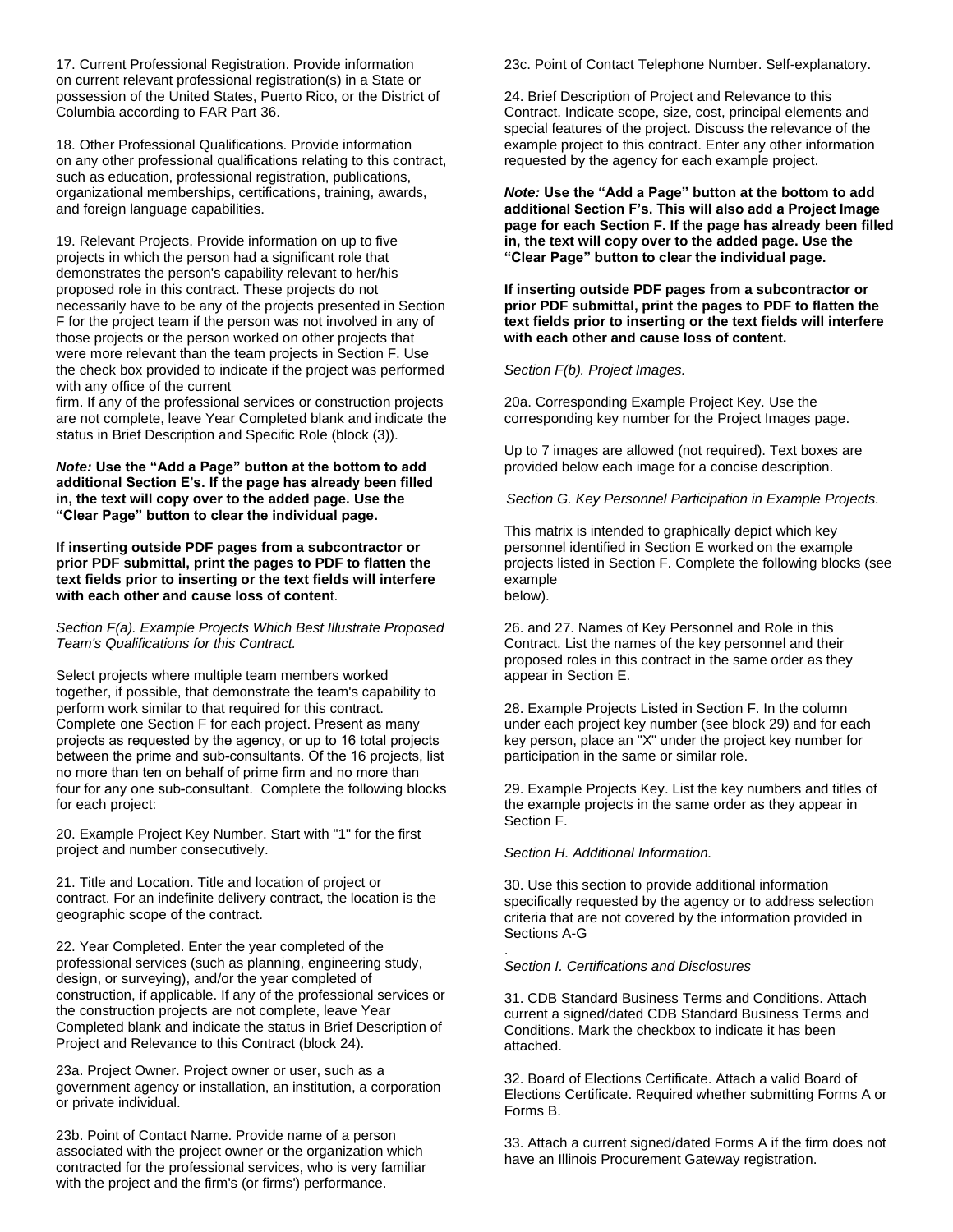34-34b. Attach a current signed/dated Forms B if firm has a current Illinois Procurement Gateway (IPG) registration. Enter the IPG number and expiration date.

### *Section J. Authorized Representative*.

35. and 36. Signature of Authorized Representative and Date. An authorized representative of a joint venture or the prime contractor must sign and date the completed form. Signing attests that the information provided is current and factual, and that all firms on the proposed team agree to work on the project. Joint ventures selected for negotiations must make available a statement of participation by a principal of each member of the joint venture. Please save a copy of the form at this time. To apply the digital signature, Click the "SIGN" button to the left of the signature field in order to unlock the signature field. If you encounter an error, Click "No" to the next prompt to and review the document for unfilled required fields. If you do not encounter an error, review the text on the next prompt to verify you have attached the required documents. Click "Yes" to proceed unlocking the signature field. You may now click in the signature field to apply a digital

signature. Follow the prompts to apply and/or create a digital signature if you have not done so before.

37. Name and Title. Self-explanatory

#### *Submission*

Use either the "EMAIL <20MB" or "FILE TRANSFER >20MB" buttons at the bottom of the page. "EMAIL <20MB" will attach the 330 form to a draft email. Only use "EMAIL <20MB" when the file size is less than 20 megabytes. "FILE TRANSFER >20MB" will open the Illinois File Transfer utility webpage to allow you to send the 330 form. Check the box near the top that says "*I acknowledge that I have read and understand this warning.*" Enter the recipient email as [cdb.qbs@illinois.gov.](mailto:cdb.qbs@illinois.gov) Enter your email address as the sender. Enter the PSB number, Project number and project title into the subject.

*Note:* **Some users have encountered issues using the "EMAIL <20MB" when using Gmail as their email service. If this is the case, please manually draft the email to the email address indicated in the Professional Services Bulletin or use the File Transfer button.**

# **SAMPLE ENTRIES FOR SECTION G (MATRIX)**

| 26. NAMES OF KEY<br><b>PERSONNEL (From Section)</b><br>E. Block 12) | 27. ROLE IN THIS CONTRACT<br>(From Section E, Block 13) | 28. EXAMPLE PROJECTS LISTED IN SECTION F (Fill in "Example")<br>Projects Key" section below first, before completing table. Place<br>"X" under project key number for participation in same or similar<br>role. |   |   |             |   |  |  |   |  |
|---------------------------------------------------------------------|---------------------------------------------------------|-----------------------------------------------------------------------------------------------------------------------------------------------------------------------------------------------------------------|---|---|-------------|---|--|--|---|--|
|                                                                     |                                                         |                                                                                                                                                                                                                 |   |   |             | 5 |  |  | я |  |
| Jane A. Smith                                                       | Chief Architect                                         | $\tau$<br>∧                                                                                                                                                                                                     |   | Χ |             |   |  |  |   |  |
| Joseph B. Williams                                                  | Chief Mech. Engineer                                    | ⋏                                                                                                                                                                                                               |   | X | Χ           |   |  |  |   |  |
| Tara C. Donovan                                                     | Chief Elec. Engineer                                    | ㅅ                                                                                                                                                                                                               | л |   | $\tau$<br>л |   |  |  |   |  |
|                                                                     |                                                         |                                                                                                                                                                                                                 |   |   |             |   |  |  |   |  |

### **29. EXAMPLE PROJECTS KEY**

| NO. | TITLE OF EXAMPLE PROJECT (FROM SECTION F)             | NO. | TITLE OF EXAMPLE PROJECT (FROM SECTION F) |
|-----|-------------------------------------------------------|-----|-------------------------------------------|
|     | Federal Courthouse, Denver, CO                        | 6   | XYZ Corporation Headquarters, Boston, MA  |
|     | Justin J. Wilson Federal Building,<br>Baton Rouge, LA |     | Founder's Museum, Newport RI              |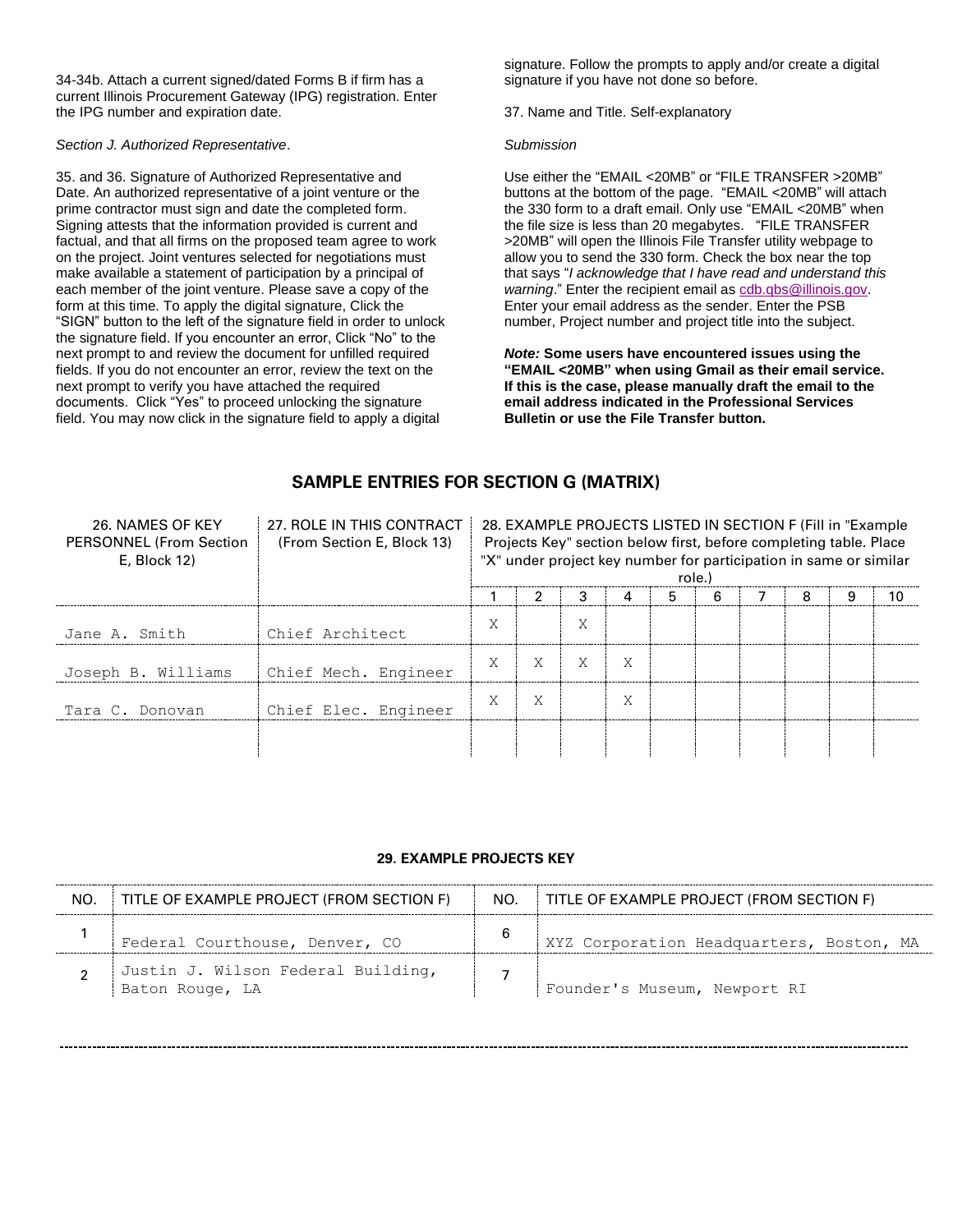| List of Experience Categories (Profile Codes) |      |                                                  |         |      |                                                |  |
|-----------------------------------------------|------|--------------------------------------------------|---------|------|------------------------------------------------|--|
| Code                                          |      | Description                                      |         |      | <b>Description</b>                             |  |
| Federal                                       | E&AS |                                                  | Federal | E&AS |                                                |  |
|                                               | 27   | <b>Acoustical/Sound System Engineer</b>          |         | 10   | <b>Ground Water Geologist</b>                  |  |
| 01                                            |      | <b>Acoustical Engineer</b>                       |         | 38   | <b>Hazardous Materials Specialist</b>          |  |
| 02                                            |      | Administrative                                   |         | 39   | <b>Hazardous Materials Planner</b>             |  |
| 03                                            |      | Aerial Photographer                              | 31      |      | <b>Health Facility Planner</b>                 |  |
| 04                                            |      | <b>Aeronautical Engineer</b>                     | 32      | 59   | <b>Hydraulic Engineer</b>                      |  |
| 05                                            | 13   | Archeologist                                     | 33      |      | Hydrographic Surveyor                          |  |
| 06                                            | 01   | Architect                                        |         | 15   | <b>Hydrologic Engineer</b>                     |  |
| 07                                            |      | Biologist                                        | 34      |      | Hydrologist                                    |  |
|                                               | 44   | <b>Building Controls Consultant</b>              | 35      |      | Industrial Engineer                            |  |
|                                               | 43   | <b>Building Code/Code Plan Review Specialist</b> | 36      | 36   | <b>Industrial Hygienist</b>                    |  |
|                                               | 47   | <b>CADD Drafting/Scanning/Photography</b>        | 37      |      | <b>Interior Designer</b>                       |  |
| 08                                            |      | CADD Technician                                  | 38      | 08   | <b>Land Surveyor</b>                           |  |
| 09                                            |      | Cartographer                                     | 39      | 07   | <b>Landscape Architect</b>                     |  |
| 10                                            |      | <b>Chemical Engineer</b>                         | 40      |      | <b>Materials Engineer</b>                      |  |
| 11                                            |      | Chemist                                          | 41      |      | <b>Materials Handling Engineer</b>             |  |
| 12                                            | 02   | <b>Civil Engineer</b>                            | 42      | 04   | <b>Mechanical Engineer</b>                     |  |
|                                               | 45   | <b>Commissioning Engineer</b>                    | 43      |      | <b>Mining Engineer</b>                         |  |
| 13                                            |      | <b>Communications Engineer</b>                   | 44      |      | Oceanographer                                  |  |
| 14                                            |      | Computer Programmer                              | 45      |      | Photo Interpreter                              |  |
|                                               | 46   | <b>Constructability Review Consultant</b>        | 46      |      | Photogrammetrist                               |  |
| 15                                            |      | Construction Inspector                           | 47      | 34   | Planner: Urban/Regional                        |  |
| 16                                            | 21   | <b>Construction Project Management</b>           |         | 16   | Programming                                    |  |
| 17                                            |      | <b>Corrosion Engineer Cost</b>                   | 48      |      | Project Manager                                |  |
|                                               | 30   | <b>Cost Estimator</b>                            | 49      |      | <b>Remote Sensing Specialist</b>               |  |
| 18                                            |      | Cost Engineer/Estimator                          | 50      |      | <b>Risk Assessor</b>                           |  |
| 19                                            |      | Ecologist                                        |         | 14   | Roofing/Envelope Consultant                    |  |
| 20                                            |      | Economist                                        |         | 93   | <b>Safety Engineer</b>                         |  |
| 21                                            | 03   | <b>Electrical Engineer</b>                       | 51      |      | Safety/Occupational Health Engineer            |  |
| 22                                            |      | <b>Electronics Engineer</b>                      | 52      | 41   | <b>Sanitary Engineer</b>                       |  |
|                                               | 31   | <b>Elevator/Escalator Consultant</b>             | 53      |      | Scheduler                                      |  |
|                                               | 33   | <b>Energy Management</b>                         | 54      | 94   | <b>Security Specialist</b>                     |  |
|                                               | 25   | <b>Engineering Geologist</b>                     |         | 42   | <b>Signage Consultant</b>                      |  |
| 23                                            |      | <b>Environmental Engineer</b>                    |         | 09   | Soil/Geo-Tech Engineer                         |  |
| 24                                            |      | <b>Environmental Scientist</b>                   | 55      |      | Soils Engineer                                 |  |
|                                               | 37   | <b>Environmental Services</b>                    |         | 28   | <b>Solar Energy Consultant</b>                 |  |
|                                               | 06   | <b>ESCO Consultant</b>                           |         | 17   | <b>Space Planning/Interior Design Services</b> |  |
|                                               |      | <b>Fire Protection Engineer</b>                  |         |      |                                                |  |
| 25                                            | 11   |                                                  | 56      |      | <b>Specifications Writer</b>                   |  |
| 26                                            |      | <b>Forensic Engineer</b>                         | 57      | 05   | <b>Structural Engineer</b>                     |  |
|                                               | 35   | <b>Forest Engineer</b>                           | 58      |      | Technician/Analyst                             |  |
| 27                                            |      | Foundation/Geotechnical Engineer                 |         | 19   | <b>Telecommunications Engineer/Designer</b>    |  |
| 28                                            |      | Geodetic Surveyor                                |         | 18   | <b>Testing Laboratory</b>                      |  |
| 29                                            |      | Geographic Information System Specialist         | 59      |      | Toxicologist                                   |  |
| 30                                            |      | Geologist                                        | 60      |      | <b>Transportation Engineer</b>                 |  |
|                                               | 12   | <b>Geothermal Consultant</b>                     | 61      | 29   | <b>Value Engineer</b>                          |  |
|                                               |      |                                                  | 62      |      | Water Resources Engineer                       |  |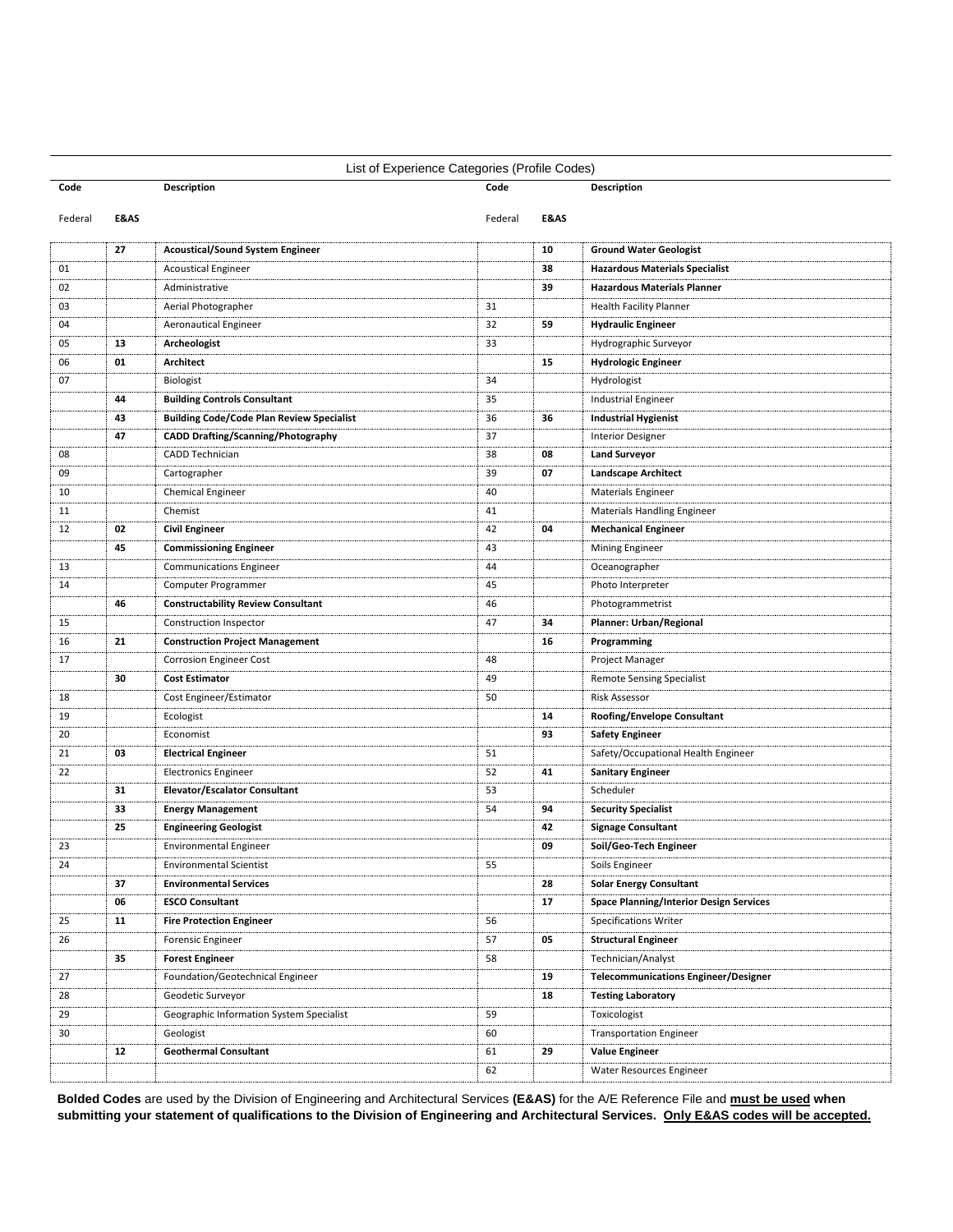#### **List of Experience Categories (Profile Codes)**

| Code             |      | <b>Description</b>                                  | Code            |      | <b>Description</b>                             |  |  |
|------------------|------|-----------------------------------------------------|-----------------|------|------------------------------------------------|--|--|
| Federal          | E&AS |                                                     | Federal         | E&AS |                                                |  |  |
| A01              | 001  | <b>Acoustics/Sound System</b>                       | D <sub>01</sub> |      | Dams (Concrete; Arch)                          |  |  |
|                  | 202  | <b>ADA Consulting</b>                               | D <sub>02</sub> |      | Dams (Earth; Rock); Dikes; Levees              |  |  |
| A02              |      | Aerial Photography; Airborne Data and Imagery       |                 | 015  | <b>Daycare Facilities</b>                      |  |  |
|                  |      | <b>Collection and Analysis</b>                      | D <sub>03</sub> |      | Desalinization (Process & Facilities)          |  |  |
| A03              |      | Agricultural Development; Grain Storage; Farm       | D <sub>04</sub> |      | Design-Build -Preparation of Requests for      |  |  |
|                  |      | Mechanization                                       |                 |      | Proposals                                      |  |  |
| A04              | 004  | <b>Air Pollution Control</b>                        | D <sub>05</sub> |      | Digital Elevation and Terrain Model            |  |  |
| A05              |      | Airports; Navaids; Airport Lighting; Aircraft       |                 |      | Development                                    |  |  |
|                  |      | Fueling                                             | D <sub>06</sub> |      | Digital Orthophotography                       |  |  |
| A06              |      | Airports; Terminals and Hangars; Freight            |                 | 027  | Dinning halls/Kitchens/Food service            |  |  |
|                  |      | Handling                                            | D07             |      | Dining Halls; Clubs; Restaurants               |  |  |
|                  | 094  | <b>Alarm &amp; Security Systems</b>                 | D <sub>08</sub> |      | Dredging Studies and Design                    |  |  |
| A07              |      | <b>Arctic Facilities</b>                            |                 |      |                                                |  |  |
|                  | 003  | Archeological Investigation                         | E01             | 028  | <b>Ecological Investigations</b>               |  |  |
| A08              |      | <b>Animal Facilities</b>                            | E02             | 029  | <b>Educational Facilities; Classrooms</b>      |  |  |
| A09              |      | Anti-Terrorism/Force Protection                     | E03             | 214  | <b>Electrical Studies and Design</b>           |  |  |
| A10              |      | Asbestos Abatement                                  | E04             |      | Electronics                                    |  |  |
| A11              | 008  | <b>Auditoriums &amp; Theaters</b>                   | E05             | 031  | Elevators; Escalators; People-Movers           |  |  |
| A12              |      | Automation; Controls; Instrumentation               | E06             |      | <b>Embassies and Chanceries</b>                |  |  |
| <b>B01</b>       |      | Barracks; Dormitories                               |                 | 207  | <b>Energy Audits</b>                           |  |  |
|                  |      |                                                     | E07             | 035  | <b>Energy Conservation; New Energy Sources</b> |  |  |
|                  | 033  | <b>Boilers</b>                                      |                 | 034  | <b>Energy Infrastructure</b>                   |  |  |
|                  | 102  | <b>Boundry/Plats/Topgraphic Surveys</b>             |                 | 032  | <b>Energy Management</b>                       |  |  |
| <b>B02</b>       | 011  | <b>Bridges</b>                                      | E08             |      | <b>Engineering Economics</b>                   |  |  |
|                  | 212  | <b>Building Condition Assessment</b>                |                 | 217  | <b>Envelope Waterproofing (Above Ground)</b>   |  |  |
|                  |      |                                                     |                 | 218  | <b>Envelope Waterproofing (Below Ground)</b>   |  |  |
| C01              |      | Cartography                                         | E09             | 208  | <b>Environmental Audits</b>                    |  |  |
| CO <sub>2</sub>  |      | Cemeteries (Planning & Relocation)                  |                 | 220  | <b>Environmental Impact Studies,</b>           |  |  |
| CO <sub>3</sub>  |      | Charting: Nautical and Aeronautical                 |                 |      | <b>Assessments or Statements</b>               |  |  |
| CO <sub>4</sub>  |      | Chemical Processing & Storage                       | E <sub>10</sub> |      | Environmental and Natural Resource Mapping     |  |  |
| C <sub>05</sub>  |      | <b>Child Care/Development Facilities</b>            | E11             |      | <b>Environmental Planning</b>                  |  |  |
| C <sub>06</sub>  |      | Churches; Chapels                                   | E12             |      | <b>Environmental Remediation</b>               |  |  |
| C <sub>0</sub> 7 |      | <b>Coastal Engineering</b>                          | E <sub>13</sub> |      | <b>Environmental Testing and Analysis</b>      |  |  |
| C <sub>08</sub>  |      | Codes; Standards; Ordinances                        |                 | 012  | <b>Emergency Services/Training Facilities</b>  |  |  |
| CO <sub>9</sub>  |      | Cold Storage; Refrigeration and Fast Freeze         |                 | 203  | <b>ESCO Projects</b>                           |  |  |
|                  | 227  | <b>Combustion Engineering</b>                       |                 |      |                                                |  |  |
| C <sub>10</sub>  | 017  | <b>Commercial Building (low rise); Shopping</b>     |                 | 209  | <b>Facilities Management</b>                   |  |  |
|                  |      | <b>Centers</b>                                      | F01             |      | Fallout Shelters; Blast-Resistant Design       |  |  |
| C11              |      | <b>Community Facilities</b>                         | F02             |      | Field Houses; Gyms; Stadiums                   |  |  |
|                  | 018  | Communication - Voice data, Audio/Video             |                 | 024  | <b>Fire Alarms</b>                             |  |  |
|                  | 108  | <b>Communication Towers</b>                         | F03             |      | Fire Protection                                |  |  |
| C <sub>12</sub>  |      | Communications Systems; TV; Microwave               | F04             | 037  | <b>Fisheries; Fish ladders</b>                 |  |  |
| C <sub>13</sub>  | 019  | <b>Computer Facilities; Computer Service</b>        | F05             |      | Forensic Engineering                           |  |  |
| C14              | 020  | <b>Conservation and Resource Management</b>         | F06             |      | Forestry & Forest products                     |  |  |
| C <sub>15</sub>  |      | <b>Construction Management</b>                      |                 |      |                                                |  |  |
| C <sub>16</sub>  |      | <b>Construction Surveying</b>                       | G01             | 039  | Garages; Vehicle Maintenance                   |  |  |
|                  | 113  | <b>Construction Testing &amp; Inspection</b>        |                 |      | <b>Facilities; Parking Decks</b>               |  |  |
| C <sub>17</sub>  |      | Corrosion Control; Cathodic Protection Electrolysis | G02             |      | Gas Systems (Propane; Natural, Etc.)           |  |  |
| C <sub>18</sub>  |      | Cost Estimating; Cost Engineering and Analysis;     | G03             | 103  | Geodetic Surveying: Ground & Air borne         |  |  |
|                  |      | Parametric Costing; Forecasting                     | G04             |      | Geographic Information System Services:        |  |  |
| C <sub>19</sub>  |      | <b>Cryogenic Facilities</b>                         |                 |      | Development, Analysis, and Data Collection     |  |  |
|                  |      |                                                     |                 |      |                                                |  |  |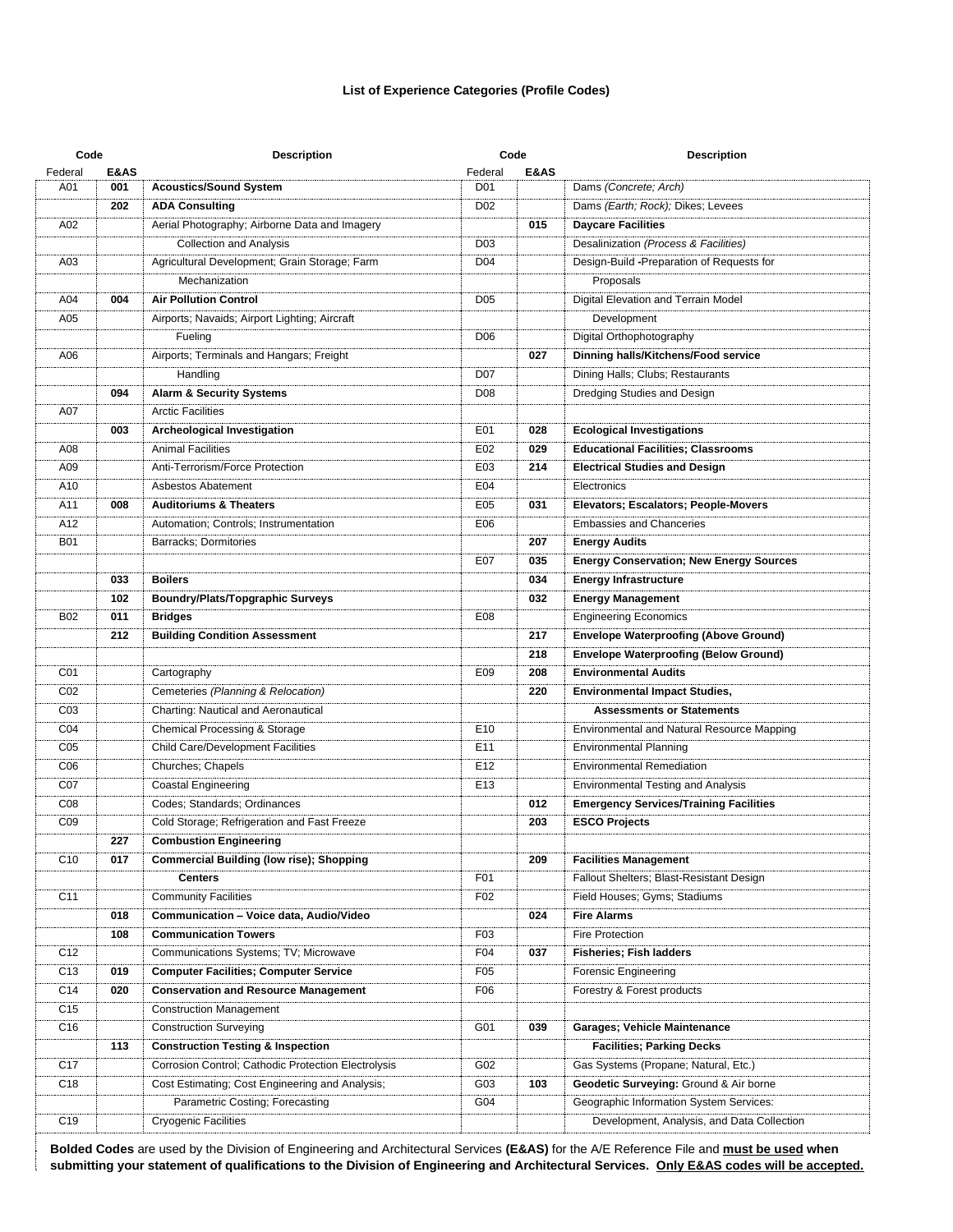| <b>List of Experience Categories (Profile Codes)</b> |  |  |  |  |  |  |
|------------------------------------------------------|--|--|--|--|--|--|

| Code             |                 | <b>Description</b>                               | Code                    |     | <b>Description</b>                             |  |  |
|------------------|-----------------|--------------------------------------------------|-------------------------|-----|------------------------------------------------|--|--|
| Federal          | <b>E&amp;AS</b> |                                                  | Federal <b>E&amp;AS</b> |     |                                                |  |  |
| G05              |                 | Geospatial Data Conversion: Scanning,            | M01                     |     | Mapping Location/Addressing Systems            |  |  |
|                  |                 | Digitizing, Compilation, Attributing,            |                         | 079 | <b>Master/Site Planning</b>                    |  |  |
|                  |                 | Scribing, Drafting                               | M02                     |     | Materials Handling Systems; Conveyors; Sorters |  |  |
| G06              |                 | Graphic Design                                   | M03                     |     | Metallurgy                                     |  |  |
|                  | 040             | Groundwater heat pump systems                    | M04                     |     | Microclimatology; Tropical Engineering         |  |  |
|                  | 030             | Gyms, Stadiums, Field Houses                     | M05                     |     | Military Design Standards                      |  |  |
|                  |                 |                                                  | M06                     |     | Mining & Mineralogy                            |  |  |
| H <sub>0</sub> 1 |                 | Harbors; Jetties; Piers, Ship Terminal           | M07                     |     | Missile Facilities (Silos; Fuels; Transport)   |  |  |
|                  |                 | <b>Facilities</b>                                |                         | 069 | Modular/Pre-Fab Design, Temporary              |  |  |
|                  | 210             | <b>Hazardous Materials, Asbestos</b>             |                         |     | <b>Structures</b>                              |  |  |
| H <sub>02</sub>  |                 | Hazardous Materials Handling and Storage         | M08                     |     | Modular Systems Design; Pre-Fabricated         |  |  |
| H <sub>03</sub>  |                 | Hazardous, Toxic, Radioactive Waste              |                         | 215 | Mold and Fungus Inspection, Testing, and       |  |  |
|                  |                 | Remediation                                      |                         |     | Abatement                                      |  |  |
| H04              | 043             | Heating; Ventilating; Air Conditioning           |                         |     |                                                |  |  |
| H <sub>05</sub>  |                 | Health Systems Planning                          | N <sub>0</sub> 1        |     | Naval Architecture; Off-Shore Platforms        |  |  |
| H <sub>06</sub>  |                 | Highrise; Air-Rights-Type Buildings              | N <sub>02</sub>         |     | Navigation Structures; Locks                   |  |  |
| H <sub>0</sub> 7 |                 | Highways; Streets; Airfield Paving Parking Lots  |                         | 005 | <b>Noise Pollution Control/Studies</b>         |  |  |
| H <sub>08</sub>  | 047             | <b>Historical Preservation</b>                   | N <sub>0</sub> 3        |     | Nuclear Facilities; Nuclear Shielding          |  |  |
| H <sub>09</sub>  | 048             | <b>Hospital &amp; Medical Facilities</b>         |                         |     |                                                |  |  |
| H10              |                 | Hotels; Motels                                   | O01                     | 072 | <b>Office Buildings</b>                        |  |  |
| H11              | 050             | <b>Housing/Group Homes</b>                       | O02                     |     | Oceanographic Engineering                      |  |  |
| H <sub>12</sub>  |                 | <b>Hydraulics &amp; Pneumatics</b>               | O03                     |     | Ordnance; Munitions; Special Weapons           |  |  |
| H <sub>13</sub>  |                 | Hydrographic Surveying                           |                         |     |                                                |  |  |
|                  |                 |                                                  |                         |     |                                                |  |  |
|                  |                 |                                                  |                         | 046 | <b>Parking Lots, Streets</b>                   |  |  |
|                  | 213             | <b>Indoor Air Quality</b>                        |                         | 216 | PCB Mitigation, Inspection, Testing and        |  |  |
| 101              |                 | Industrial Buildings; Manufacturing Plants       |                         |     | <b>Abatement</b>                               |  |  |
| 102              |                 | Industrial Processes; Quality Control            | P01                     |     | Petroleum Exploration; Refining                |  |  |
| 103              |                 | <b>Industrial Waste Treatment</b>                | P02                     |     | Petroleum and Fuel (Storage and Distribution)  |  |  |
| 104              |                 | Intelligent Transportation Systems               | P03                     |     | Photogrammetry                                 |  |  |
| 105              |                 | Interior Design; Space Planning                  | P04                     |     | Pipelines (Cross-Country - Liquid & Gas)       |  |  |
| 106              |                 | Irrigation; Drainage                             | P05                     | 078 | <b>Planning (Community, Regional,</b>          |  |  |
|                  |                 |                                                  |                         |     | <b>Areawide and State)</b>                     |  |  |
| J <sub>01</sub>  |                 | <b>Judicial and Courtroom Facilities</b>         | P06                     |     | Planning (Site, Installation, and Project)     |  |  |
|                  |                 |                                                  | P07                     |     | Plumbing & Piping Design                       |  |  |
| L01              | 058             | <b>Laboratories; Medical Research Facilities</b> | P08                     | 084 | <b>Prisons &amp; Correctional Facilities</b>   |  |  |
| L02              |                 | <b>Land Surveying</b>                            | P09                     |     | Product, Machine Equipment Design              |  |  |
| L03              |                 | Landscape Architecture                           | P10                     |     | Pneumatic Structures, Air-Support Buildings    |  |  |
|                  | 211             | Lead-based paint                                 | P11                     |     | <b>Postal Facilities</b>                       |  |  |
|                  | 204             | <b>LEED/LEED EB</b>                              | P12                     |     | Power Generation, Transmission, Distribution   |  |  |
| L04              | 060             | Libraries                                        | P <sub>13</sub>         |     | <b>Public Safety Facilities</b>                |  |  |
|                  | 061             | <b>Lighting-Interior &amp; Exterior</b>          |                         |     |                                                |  |  |
| L05              |                 | Lighting (Interior; Display; Theater, Etc.)      | <b>R01</b>              |     | Radar; Sonar; Radio & Radar Telescopes         |  |  |
| L06              |                 | Lighting (Exteriors; Streets; Memorials;         | <b>R02</b>              |     | Radio Frequency Systems & Shieldings           |  |  |
|                  |                 | Athletic Fields, Etc.)                           | R <sub>03</sub>         |     | Railroad; Rapid Transit                        |  |  |
|                  | 206             | <b>Load Studies</b>                              | <b>R04</b>              |     | Recreation Facilities (Parks, Marinas, Etc.)   |  |  |
|                  | 049             | <b>Log Home Restoration</b>                      |                         | 088 | <b>Recreation Specialist</b>                   |  |  |
|                  |                 |                                                  |                         |     |                                                |  |  |